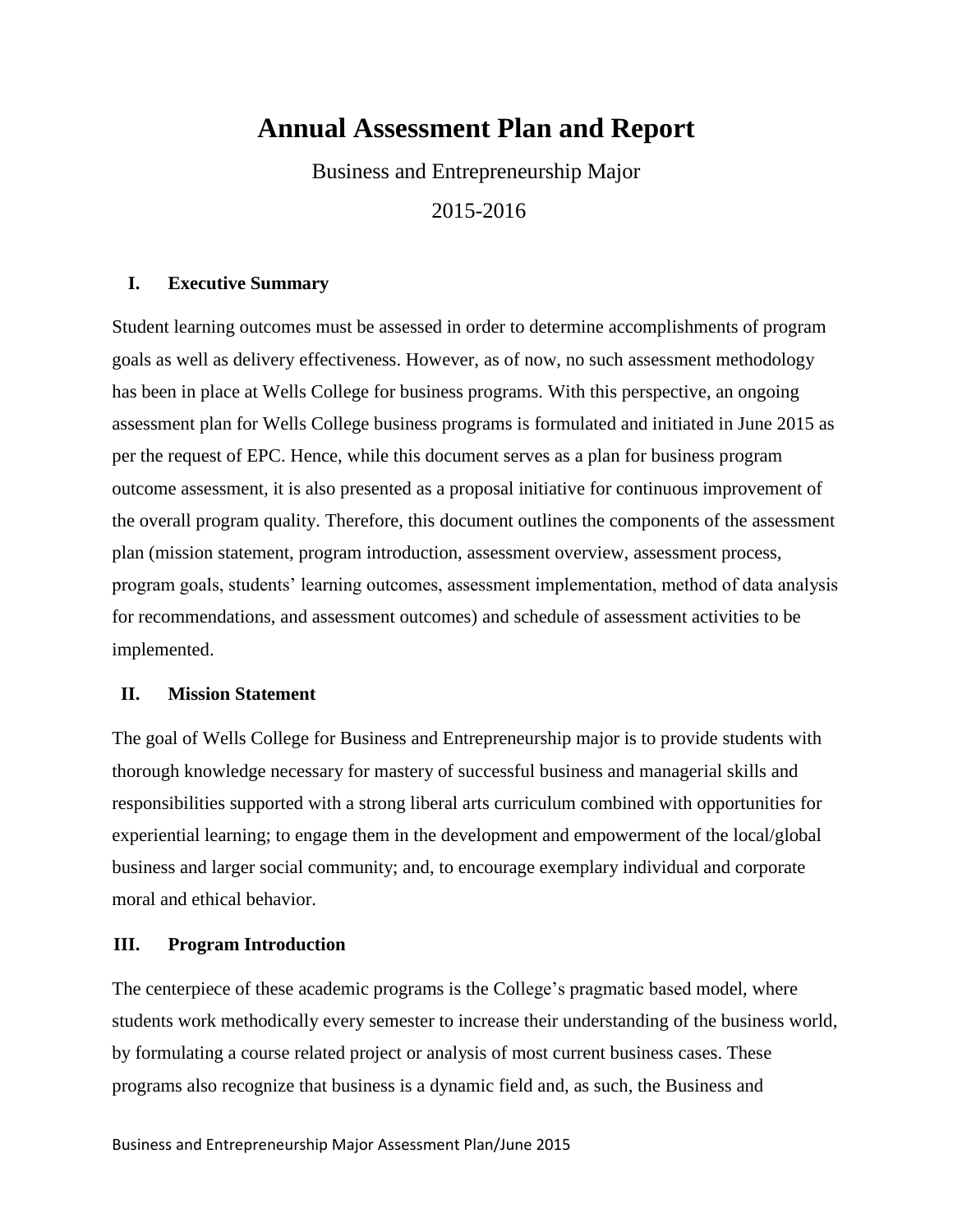Entrepreneurship major is dedicated to updating its curriculum in consistent with changes in industry and the mission of Wells College. This pedagogical design aims to provide students with the necessary skills to perform in the business world. Further, these programs seek to prepare students for entry-level opportunities in the field of business and graduate level education in business. The Business and Entrepreneurship major has also adopted a set of learning goal/outcomes. These learning goals are those qualities that students are expected to achieve upon completion of the respective programs. The outcomes are those variables that measure the effectiveness of the program goals and student learning.

#### **IV. Assessment Overview**

The Assessment Plan for the Business and Entrepreneurship major serves to employ and fulfill the mission of Wells College providing a supporting framework in achieving Strategic Plan. Additionally, the Business and Entrepreneurship major will seek to satisfy the government institutions that overarch overall directions for standards pertaining to assessment of student learning. The Business and Entrepreneurship major adopts a four-step planning process; (1) Define clear goals, (2) Implementation of strategies to achieve stated goals, (3) Assessment of the achievement of the stated goals, (4) Use of results and data from assessment to inform curricula updates/revisions.

### **V. Assessment Process**

This document defines the expected student learning outcomes for undergraduate business programs and outlines a plan for assessing the achievement of the stated outcomes. The Business and Entrepreneurship major assessment strategy is to first assess student learning in their respective dimension courses and then assess if the course is achieving: (1) purpose goals, (2) program goals and ultimately (3) College goals.

The development of the outcomes is proposed to have an involvement of the faculty of Business and Entrepreneurship major in consultation with Program Chair, Director for the Center, and the Dean of the College.

The assessment of student learning will entail the following major steps:

a) Understanding of faculty on the objectives and scope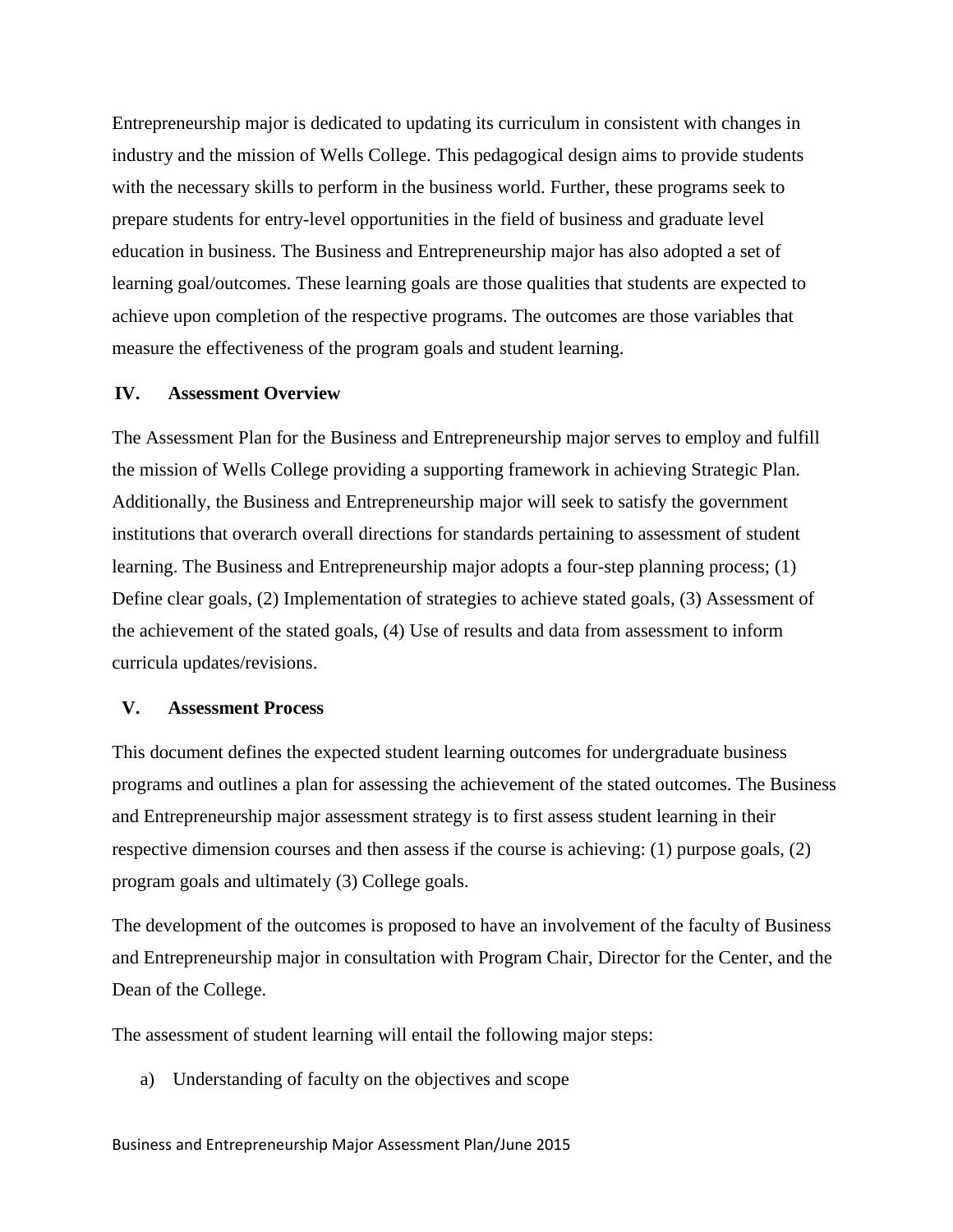- b) Identification of methods and frequency of assessment
- c) Identification of dimensions of courses to be assessed
- d) Training of faculty and identification of rubric to be used in assessment
- **e)** Data analysis, and recommendations to make curricular and program goals changes

# **VI. Program Goals of Business and Entrepreneurship Major**

The goals of business degree programs are to enhance students' professional ability, exhibit exemplary moral and ethical behavior and engage them in their own communities. At the completion of this program:

Goal 01:

Graduates would be contented with their educational program.

Goal 02:

Employers and industry professionals would be satisfied with the graduates' professional competence and performance.

Goal 03:

Graduates will apply the concepts of Pragmatic-Centered education in their professional endeavors through entrepreneurial and/or intrapreneurial activities and personal development.

Goal 04:

Graduates will possess qualifying knowledge and skills to pursue higher education in graduate schools.

### **VII. Students Learning Outcomes:**

a) Demonstrate skills and abilities to set realistic personal and professional goals;

b) Develop clear, effective reading, writing and presentation skills, and use of technology to solve problems.

c) Demonstrate ability to work in groups to achieve organizational goals.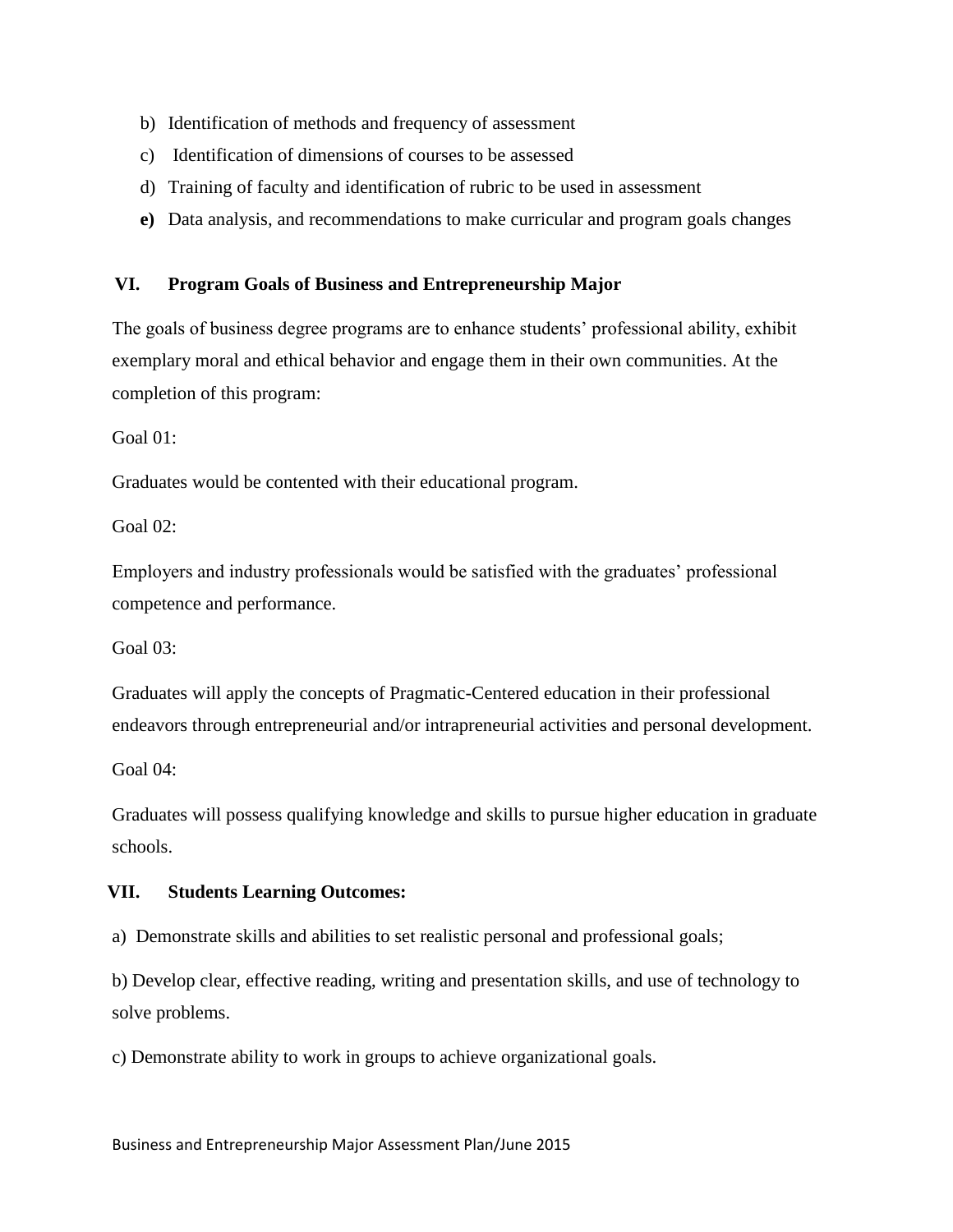d) Show proficiency in obtaining, organizing, analyzing and categorizing information to draw valid conclusions.

e) Apply concepts of Pragmatic-Centered Education in their professional entrepreneurial and/or intrapreneurial activities and personal lives.

f) Show the capacity of change within society and to take steps to modify those within capabilities.

g) Develop the skills to manage people within global environment.

h) Develop the skills to efficiently manage financial resources.

i) Develop the ability to integrate the functional areas of business for economic opportunities.

j) Demonstrate ability to make informed decisions, fulfill professional commitments and meet obligations of community.

# **VIII. Assessment Implementation & Analysis for Program Improvement**

### **General Implementation Strategy**

There are four major phases of the learning outcome assessment process:

(1) Learning Objectives Review - A review of the learning objectives found in the syllabi will be conducted to determine the measurability of the objectives and, if not, corrections would be documented to proceed further.

(2) Assessment/Instruments – A review of the assessment instruments to determine that they are reflective of program and course goals and provide data for curriculum enhancement.

(3) Analysis of Data and Presentation of Findings – A survey procedure needs to be developed in consultation with the faculty from the department of psychology in order to collect data from students and present findings on how effective was the learning as inferred by an analysis of the assessment instruments.

(4) Report on the entire process which includes review and modifications made to learning objectives, topics, assessment instruments throughout the process and compiled containing recommendations for course and programs improvements.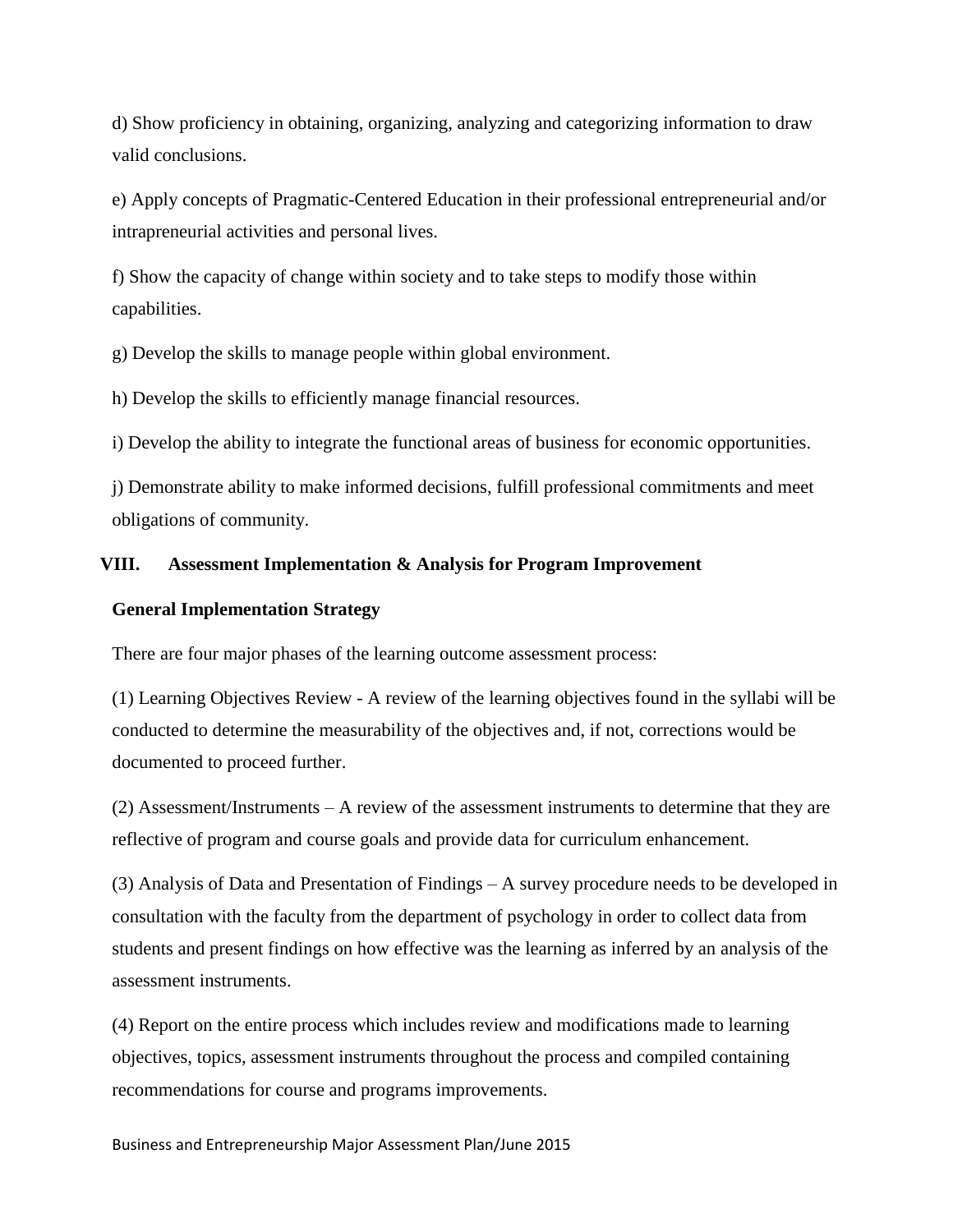(5) Reiterate Assessment – Reiterate the entire process of the same course and/or program objectives to ensure effectiveness of changes.

# **IX. Method of Data Analysis and Formulation of Recommendations for Program Improvement**

Faculty of the Business and Entrepreneurship major will meet every semester to review collected data and its analysis thus far to make recommendations. Additionally, the findings will be shared with all major stakeholders of the college such as: adjunct faculty, the dean of the college, and EPC. The purpose of this review is to recommend changes for the various business course offerings. Any recommendation of changes to course content, scheduling, sequencing, prerequisites, delivery methods, faculty/staff assignments and advisements will follow a plan for implementation of the recommended changes.

### **X. Modification of the Assessment Plan**

The faculty, after reviewing the collected data and the processes used to collect it, may decide to alter the assessment plan. Changes may be made to any component of the plan, including the outcomes and assessment measures, or any other aspect of the plan. The changes will be approved by the faculty Business and Entrepreneurship major. The modified assessment plan will be shared with the EPC.

### **XI. Measure Description:**

Major Field Tests (ETS) are used to measure student academic achievement and the educational outcomes of the business program. This test provides assessment of students' professional level in the business program, business field, and national comparative data. Tests are designed to measure knowledge of concepts and principles in the field of business, generally and more specifically the following:

- a) Measure students' academic achievement in a multidisciplinary subject matter representative of business education;
- b) Provide feedback to students regarding their level of achievement;
- c) Provide information to faculties regarding achievement of their students;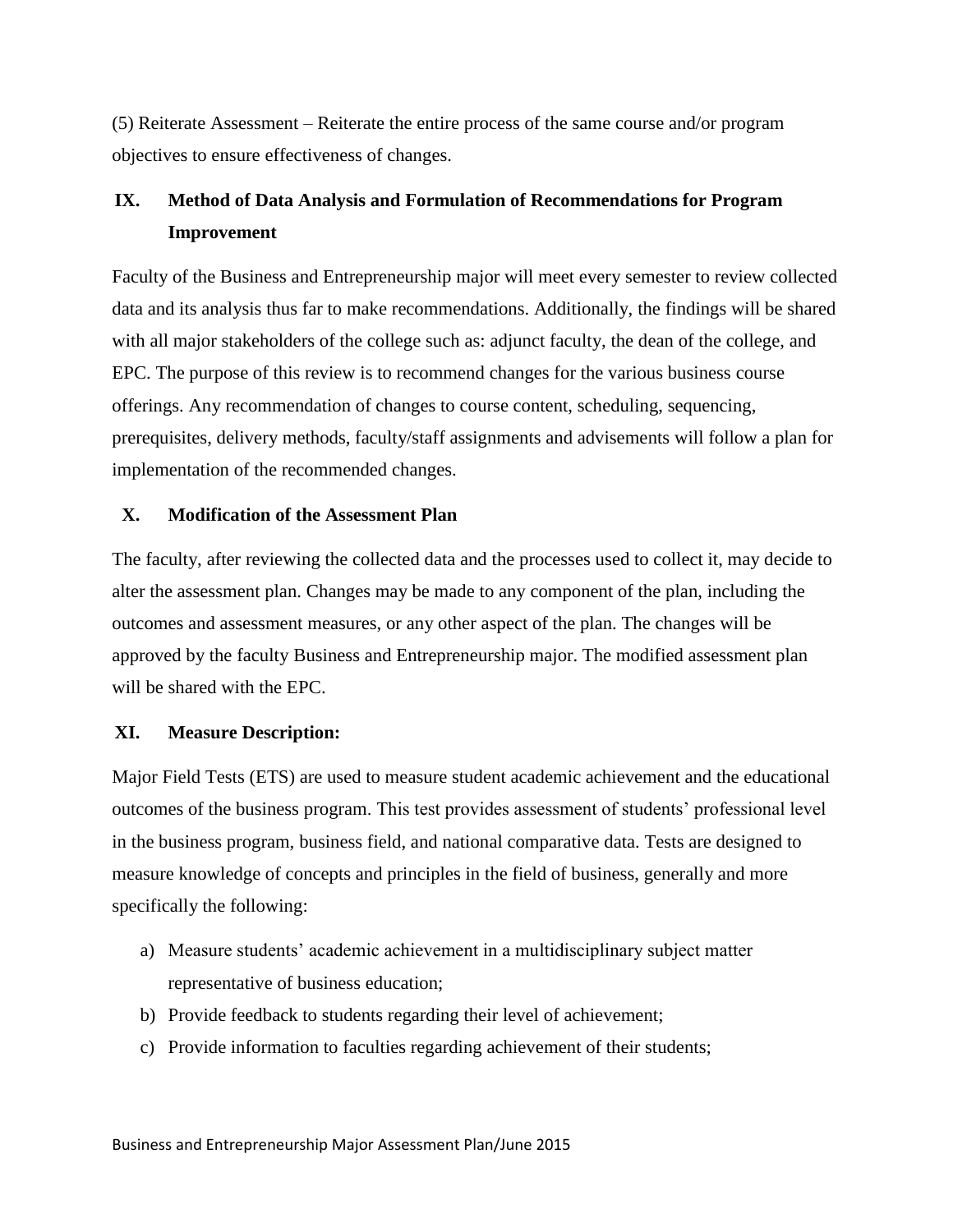**d)** Provide information to facilitate development of program goals and accountability of business programs.

### **XII. Assessment of Outcomes (Measurement Strategies)**

Assessment of the program outcomes is a vital aspect in managing overall efficiency of the assessment plan. Therefore, assessment of the program outcomes will be conducted through various means as outlined below.

### **1. Student Satisfaction Survey**

A student survey will be administered with the realization of the need to evaluate the business program beyond the ongoing Semester Student Course Evaluation Program. The Feedback Survey would provide the initial outcomes assessment for the new initiative. The survey instruments are proposed to develop in conjunction with faculty from department of psychology in order to achieve higher level of quality in collecting intended data.

# **2. Faculty Observation**

The Business Programs will conduct faculty observation of the business courses every semester. Faculty will be observed using a faculty observation instrument used in class room sessions. The faculty observation will be administered by the program chair and the director for the business and entrepreneurship major. Faculty observation seeks to assess faculty teaching effectiveness in areas such as opening, discussion, interaction with the class, and board management. Comments based on the observations will be recorded and discussed with the business faculty at a specified common meeting held during the semester.

# **3. Student Evaluation of Course Instruction**

Every business student enrolled in a business course is invited to participate in the Student Evaluation of Course Instruction. This will be administered every semester using the existing form in class room setting.

# **4. Other Course Related Measurements**

There will be other course related parameters used to measure the effectiveness of overall business program outcomes as outlined below;